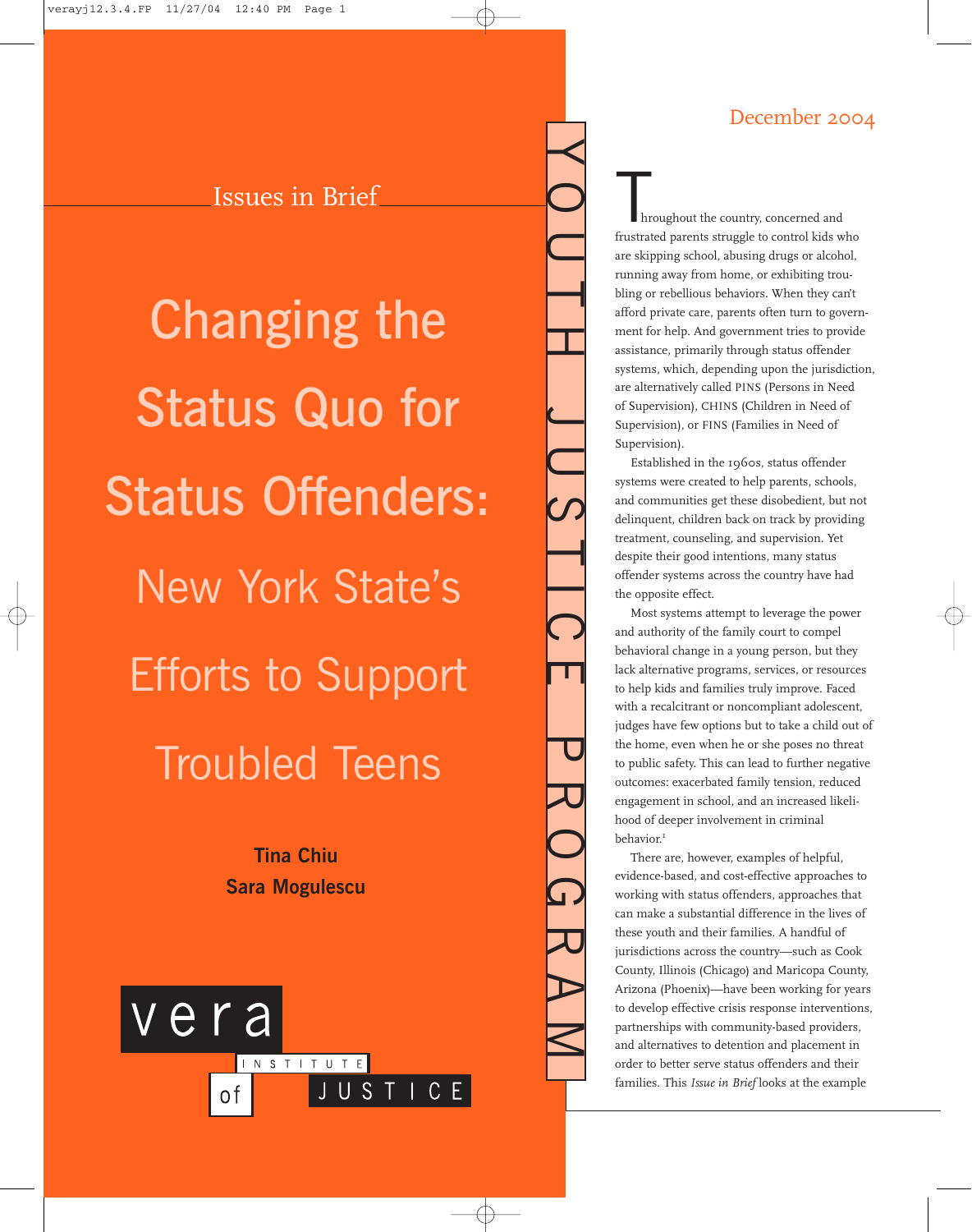of New York State where child welfare and probation leaders have worked for three years to reform the state's PINS system. Realizing that the status offender system was not helping young people and their families as much as it could, state and local leaders embarked on an effort to reengineer the system so that it would live up to its promises and meet the expectations of those who rely on it for help.

Grounded in a commitment to strengthening families and rooted in interagency collaboration, the reforms taking place in New York demonstrate a paradigm shift in how to work with status offenders: a shift away from reliance on the courts and law enforcement and towards the provision of timely support

to families in their own communities. The lessons learned from the New York State experience can serve as useful models to jurisdictions looking to better serve their own status offender populations.

This report first sets the context for reform in New York State by summarizing recent legislative developments and providing a cursory overview of the PINS process. The report then examines how local officials in four counties are attempting to keep kids out of family court and reduce reliance on out-of-home placements by quickly connecting them to services and developing credible, community-based alternatives to detention and placement.

The Vera Institute of Justice launched the Youth Justice Program (YJP) in the fall of 2001 to help officials nationwide reform their juvenile justice and child welfare systems and improve services to youth and families. YJP draws on the Institute's experience in the field and assists officials by connecting them with peer associates—legislators, juvenile justice and social service agency administrators, judges, and others—who have advanced systemic reforms in their own jurisdictions.

Along with our peer associates, YJP works with local officials to produce better outcomes for young people. Our assistance focuses on helping jurisdictions deploy available resources more efficiently, develop cost-effective solutions that better address the issues the young people are facing, and use objective data to shape and inform their efforts. YJP is not prescriptive but instead facilitates a collaborative approach to reform.

This approach is currently working in New York State where, in partnership with the Office of Children and Family Services, YJP assists county and state officials with status offender reforms. That work, the subject of this *Issue in Brief*, focuses on strengthening programs that divert young people from court and developing alternatives to detention and other out-of-home placements. We describe a variety of promising approaches that have been instituted across the state and that may be applicable or adaptable to the status offender system in your jurisdiction.

In addition to our work with New York State, YJP coordinates and facilitates discussions between in-system, government reformers and community-focused youth advocates. These discussions explore possible collaboration on policy decisions and the development of broad strategies to improve outcomes for youth involved in the juvenile justice system. While this initiative is distinct from our system reform work with New York State, it informs all of our juvenile justice work as we seek to help systems achieve reform.

To learn more about the Youth Justice Program and how we can assist reform in your jurisdiction, visit our web site at www.vera.org/youthjustice or contact me at (212) 376-3064 or clacey@vera.org.

Clinton T. Lacey, Program Director

2

### **The Context for Reform in New York**

In 2001 the New York State Legislature, in response to parents seeking governmental assistance in dealing with troubled older teens, expanded the definition of status offenders—referred to in New York as Persons in Need of Supervision (PINS)—to include 16- and 17-year-olds. This change is known as "PINS 18."

The state also commissioned a study to examine the strengths and weaknesses of its current PINS system and assess the effects the new law might have on local PINS systems, which are administered at the county level.<sup>2</sup> Projections indicated that raising the age of status offenders from 16 to 18 could increase the number of cases coming into the PINS system by between 69 and 105 percent, potentially costing counties millions of dollars per year. As a result, many counties would experience increased strain on already limited services, as well as potentially devastating fiscal impacts. Counties were thus prompted to critically and comprehensively examine their PINS systems, an exercise that had not been undertaken in years.

What they discovered were processes that—like many others nationally—neither operated efficiently nor produced satisfactory results for youth and families. Indeed, PINS complaints in New York State had historically been brought before family court judges in large numbers. A significant percentage of cases that were at first referred to diversion services in the community were ultimately referred to family court when such services were unable to address the child's underlying behavioral concerns. Moreover, many PINS complaints bypassed diversion altogether and were referred immediately to family court. Such cases included those in which parents demanded court access, the family was unwilling to comply with the conditions of diversion, the child was missing and a warrant was sought, or diversion services had previously been attempted unsuccessfully.

Once in the court system, it was common for PINS kids to violate court-ordered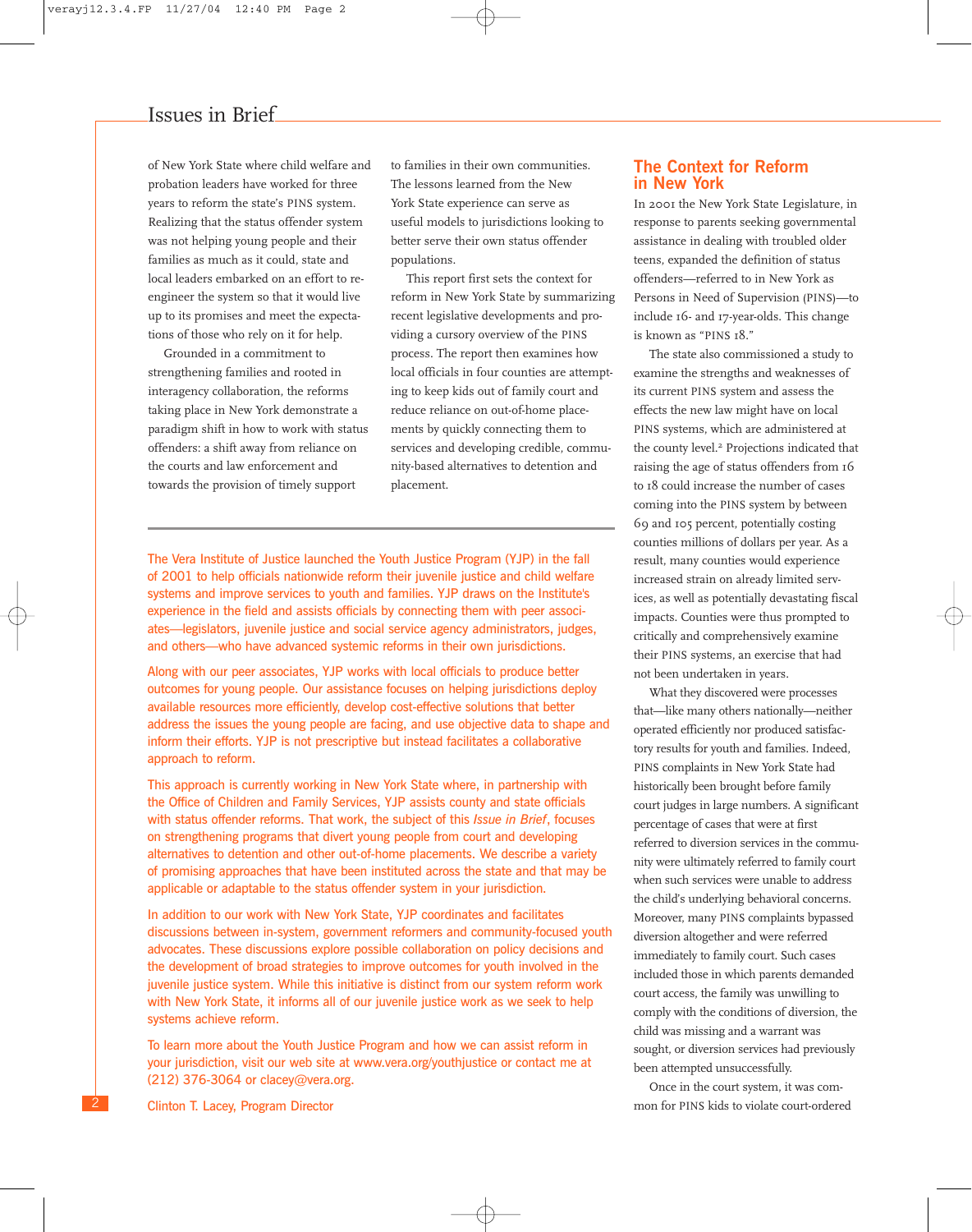3

**Family Keys dispatches counselors to assess the family's situation 2 to 48 hours after receiving a referral, depending on the severity of the case. Based on the assessment, the agency develops an appropriate short-term intervention plan.**

conditions of probation by refusing to attend school or continuing to resist both parental and judicial authority. In the absence of alternative systemic responses, and compelled to preserve judicial authority and credibility, frustrated judges regularly remanded these young people to detention while the case was pending and to foster care placement upon disposition.3

In light of the above, local reformers in New York have focused on two central areas: (1) attempting to divert more PINS youth from the court system and into supportive services in the community and (2) developing community-based alternatives to non-secure detention and placement. By seeking to improve diversion services and swiftly meeting the individualized needs of families in crisis, counties hope to reduce the flow of PINS cases to family court. By developing alternatives to detention and placement, counties intend to create greater opportunities to keep families together both during a court proceeding and after disposition. Guiding both tactics is a desire to strengthen families as a unit and to encourage positive youth development at home, at school, and in the community.

### **Keeping Kids Out of Court and Getting Them Connected to Services**

Diversion strategies have always been a central component of the status offender system in New York, and most counties have developed diversion programs intended to serve youth and families in their own communities without relying on family court interventions.

However, as some county leaders reexamined their PINS systems in anticipation of PINS 18, they realized that diversion programs could not be accessed in a timely

fashion. In fact, it was typical for families to wait as long as four to six weeks before receiving an assessment or service referral. To make matters worse, when PINS youth finally were referred to services in the community, they were kept on long waiting lists. A youth's problematic behavior often escalated during these delays, prompting petitioners and probation officers to seek family court intervention.

As a result, several New York counties have sought to reduce delays in services by integrating an immediate crisis response into the PINS process. Families that once entered the PINS system through probation are instead immediately linked to social workers and crisis intervention specialists. The Family Keys program in Orange County and the Family Assessment Program in New York City illustrate how jurisdictions can incorporate an immediate crisis response into their status offender systems.

### *Effectively Serving PINS Families in Their Communities: Orange County's Family Keys Program*

In June 2002, Orange County, located approximately one hour north of New York City, began a significant reform of its PINS intake and diversion processes. Concerned about the projected impact of the PINS 18 legislation, the county's existing PINS Steering Committee—with members from the departments of probation, social services, and mental health, and the youth bureau—began developing a new system for complaints brought by parents.

The Steering Committee and other system stakeholders met regularly for several months to redesign the county's PINS intake process. The group proposed a new parental referral system featuring immediate crisis response, access to a wide range of services (from modest to

intensive), screening for the most highend services, and improved use of staff. Because the proposal required new funding and staffing allocations, the committee needed legislative approval to go forward.

To secure that approval, the members of the Steering Committee presented their proposal to the county legislature as a group. Officials describe the presentation as an impressive—and somewhat unusual—display of teamwork across systems, and the legislature approved the proposal. Margaret Kirchner Dillon, Orange County's Commissioner of Social Services, recalls that "the key to getting the program off the ground was our ability to work as a team. That we all went in together to county government to seek support and funding is something I am still proud of."

With the legislature's backing, the Family Keys program was officially launched in early 2003. Under the new system, the probation department, acting as the point of entry, receives inquiries from parents about PINS. If, after a brief screening, the intake officer finds sufficient allegations to support a PINS complaint, the officer refers the case to a newly established community-based agency, Family Keys, rather than to probation intake.

Family Keys dispatches counselors to assess the family's situation 2 to 48 hours after receiving a referral, depending on the severity of the case. Based on the assessment, the agency develops an appropriate short-term intervention plan for the youth and family and provides links to community-based programs. Family Keys works with the family for up to two to three weeks to ensure that the family is engaged in the service plan.

The Family Keys intervention takes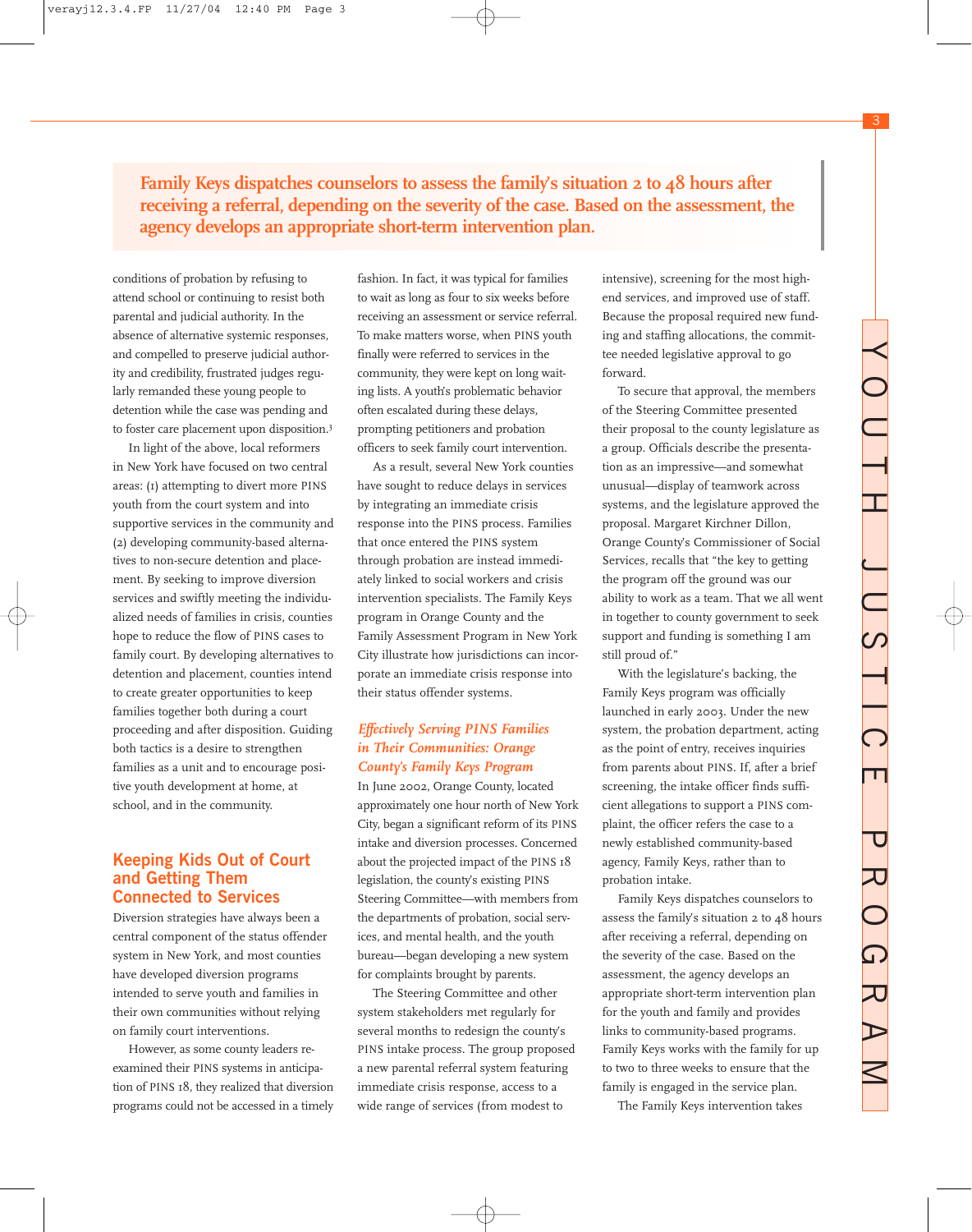place in lieu of filing a PINS complaint, provides intensive, short-term crisis intervention to families, and diverts PINS cases away from the court system. When these short-term interventions do not suffice, cases are referred to an interagency team operated through the mental health department's Network program. Following a family conferencing model, the Network team performs an in-depth assessment and serves as the gateway to the county's most high-end services, such as Multi-Systemic Therapy or Family Functional Therapy. Under Orange County's new system, a PINS case is referred to court only as a last resort.

The early outcomes of the Family Keys program have been very promising. The time between a parent's first contact with probation and subsequent follow-up has decreased dramatically, from as long as six weeks under the previous system to as low as two hours through the Family Keys process. The number of PINS cases referred to court and the number of PINS placements also have been sharply reduced. In 2003, almost half (396) of all PINS intakes were diverted to Family Keys. Of those, only 23 were referred back to probation for a PINS petition, and only 6 cases resulted in placement. Since the launch of the program, PINS placements for youth under age 16 in Orange County decreased from 65 to 45, with a corresponding reduction in placement costs of more than \$5 million.<sup>4</sup>

In addition, between 2002 and 2003, the number of PINS cases under probation supervision dropped by 43 percent, from 742 cases to 426. As a result, probation officers who had supervised PINS intakes and diversion cases under the previous PINS system now have the time to work more intensively in schools and communities.





In 2003, 396 PINS intakes that would have been sent to probation were instead diverted to Family Keys.

### *Changing the Face of the PINS Process in New York City*

One hundred miles down the New York Thruway, New York City was dealing with many of the same issues as Orange County, but on a monumental scale. Fearing a projected influx of between 3,800 and 5,300 new 16- and 17-year-olds under the new legislation, along with millions of dollars in associated costs, the Administration for Children's Services (ACS) and the Department of Probation collaborated to design and implement an innovative approach to PINS intake and assessment, the Family Assessment Program (FAP). Launched in December 2002, the goals of FAP are to connect children and families to appropriate services more quickly, to reduce the city's reliance on the family court in PINS cases, and, consequently, to reduce the number of out-of-home placements for PINS youth.

Under FAP, families wishing to access the PINS system are directed to the FAP office where they promptly meet with a FAP specialist, who is an experienced ACS social worker. (Under the old PINS system, families seeking to file a complaint were referred to the probation office. Only in emergency matters were families seen by a probation officer the same day.) The

specialist assesses the families' concerns and, on the spot, implements the appropriate next steps: a follow up meeting; a referral to emergency mental health or health services; a referral to communitybased services; scheduling of further, more extensive assessment; or, in the case of a runaway, the request for a warrant. All of these services are accessed prior to court or probation docketing.

In addition, FAP screens out cases more appropriately handled through other programs. For example, if issues involving abuse and neglect surface during the assessment interview, the FAP specialist will steer the family to the appropriate ACS division.

The implementation of FAP marked a profound shift in the traditional roles of probation and ACS in the PINS process: probation relinquished its long-standing role as the gatekeeper of the PINS system and ACS assumed that responsibility. The shift prompted conflicting feelings within both agencies. On the one hand, probation officers were eager to be relieved of PINS cases that were often frustrating and difficult to manage without sufficient training in crisis intervention. Yet, at the same time, some officers perceived the introduction of FAP as a criticism of the

**New York City is reaping the benefits of change. Probation intakes have plummeted by almost 80 percent; the number of PINS cases going to court and placements resulting from PINS petitions also are down significantly.**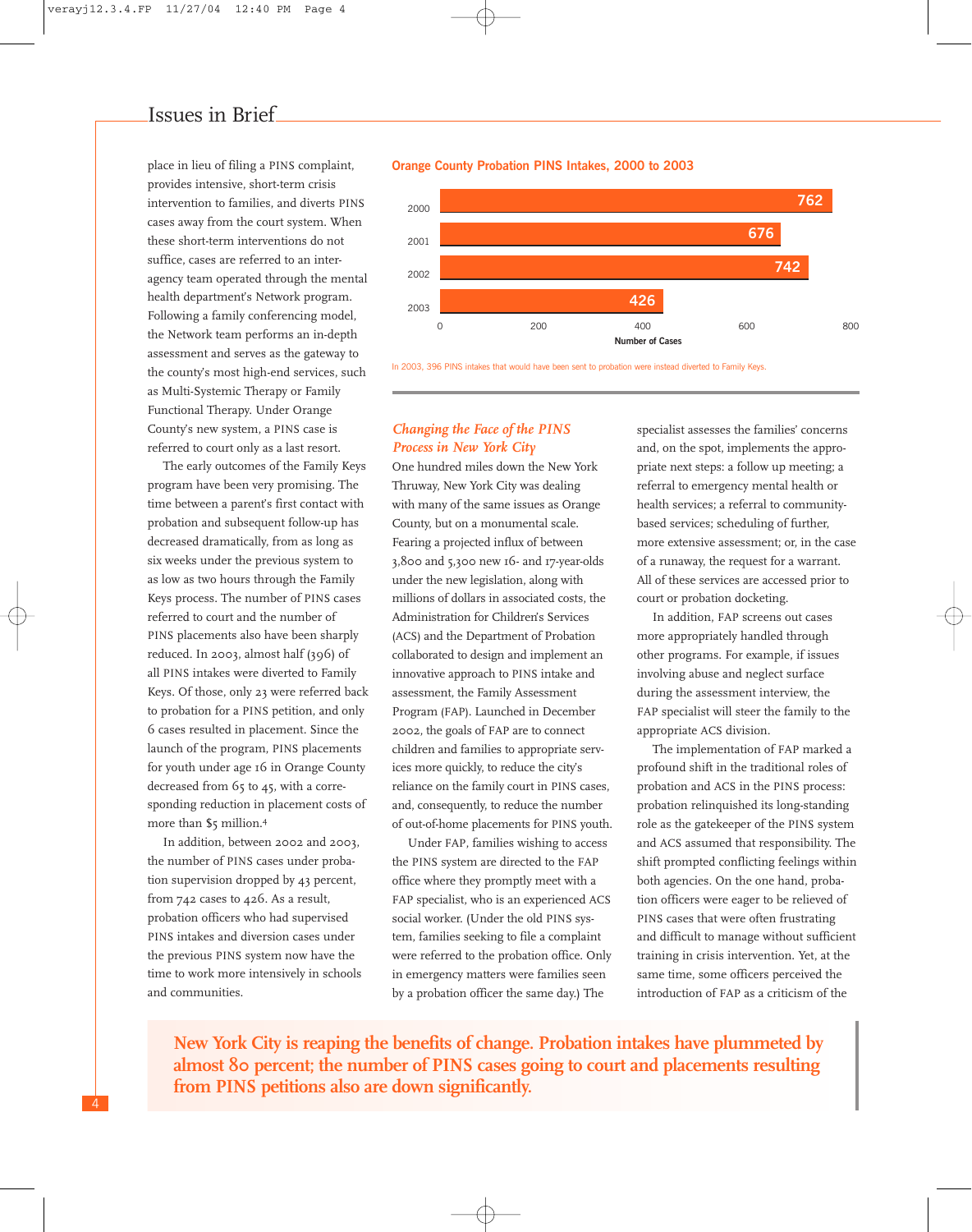5

way probation had been working with PINS youth. Some even feared losing their jobs in the transition. ACS staff also were troubled by the shift in roles and initially questioned why they were doing "probation's work." PINS youth were historically considered "court kids," and, as a result, were deemed by some ACS caseworkers to be outside the rightful purview of preventive services.

Weathering these tensions required continuing conversations between management and staff both before and after the implementation of FAP. Pat Brennan, Deputy Commissioner of Family Court Services for New York City's Probation Department, credits "the strength of the leadership at ACS and the Department of Probation who engaged with staff on an ongoing basis to help them work through the questions and understand why the change was beneficial both philosophically and financially for the city."

Two and a half years after the city began rolling out the program, it is reaping the benefits of the change. In its short existence, FAP has had a marked impact on the number of probation PINS intakes, court petitions, and placements citywide. Probation intakes have plummeted by almost 80 percent; the number of PINS cases going to court is down by more than half, and placements resulting from

PINS petitions are down by one quarter since 2002.

Linked to social workers rather than law enforcement officials, young people report that—contrary to their expectations—they are actually "listened to" during the FAP process and "want to keep coming" to services. As a result, youth participants report appreciable improvements in family dynamics after engaging in the FAP program. And staff on all sides of the system have come to appreciate the value of FAP. Working more appropriately within their skill sets, ACS case workers and probation officers can see that outcomes are improving for PINS youth and their families.

### **Providing New Options for Family Court Judges**

Across New York State, youth who are the subject of family court PINS petitions are often sent to detention while their case is pending or ordered to placement upon disposition. Once in the court system, it is common for PINS kids to violate courtordered conditions of probation by continuing to skip school, run away from home, or otherwise act out. Often without any other programmatic option, frustrated judges regularly remand these young people to detention while the case

**NYC PINS Outcomes Pre- and Post- Family Assessment Program Implementation**



Because implementation of FAP involved significant reallocation of resources and administrative coordination, the program was introduced in New York City borough by borough. Data from January to June 2004 include the FAP offices for the four boroughs (Bronx, Brooklyn, Manhattan, and Queens) that were in operation for this period. Data from the four boroughs for the same time period in 2002, before the implementation of FAP, are used for comparison purposes.

**In addition to incorporating immediate crisis response into PINS diversion programming, counties are developing other approaches that enhance the effectiveness of diversion and reduce the flow of PINS cases to family court.**

#### **School Referral Protocol**

Steuben County set out to reduce the high rate of PINS complaints filed by schools by changing its school referral protocol. Schools are now required to demonstrate that they have tried to resolve a student's problems—for example, through referrals to available schoolbased services or parent conferences before they refer the case to the PINS system. With the implementation of the new protocol, PINS referrals from schools in Steuben have decreased significantly. In the 2001–2002 academic year, there were 114 PINS complaints filed by schools. In the 2002–2003 academic year, school referrals dropped by 33 percent (to 76 complaints) and have remained constant since then.

#### **Parent Orientation**

In anticipation of the PINS 18 law, Erie County launched the Early Intervention program targeted at 16- and 17-year-old PINS youth and their parents. The program requires parents seeking to file a PINS complaint to participate in a twohour group orientation. At the orientation, parents are introduced to the program and the PINS process and are offered insights on parenting and the phases of adolescent behavior. Parents also are informed about three specialty programs—family group conferencing, mediation, and common sense parenting—in which they can enroll at the close of the orientation session. In addition to linking families more immediately to services, a significant benefit of the Early Intervention program is that it provides an opportunity to educate parents about the ins and outs of the PINS process and to manage their expectations of the system.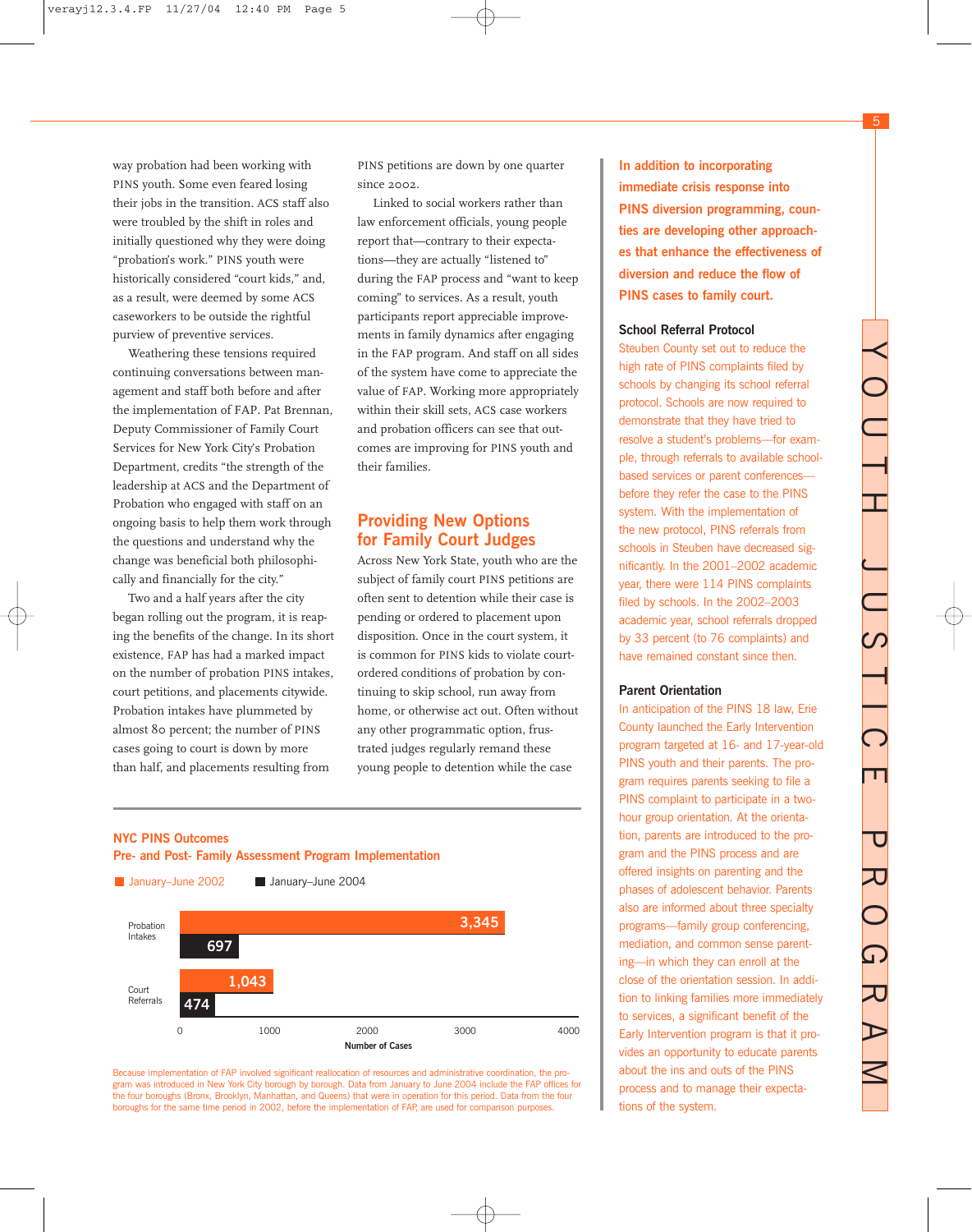is pending and to foster care placement when the proceeding concludes.

Research indicates, however, that outof-home placements such as detention and foster care often exacerbate the problems that cause family conflict. Teens with a history of skipping school, for instance, attend classes even less frequently while they are living in a juvenile institution. Detention also can lead young people to adopt criminal behaviors by increasing their exposure to negative peers.

Moreover, out-of-home placements are the most expensive components of the PINS system. Since the length of a nonsecure detention stay is usually guided by a court calendar, a child could spend weeks or even months in foster care or non-secure detention pending a court hearing or the judge's final decision. Because bed space is often limited, youth may be placed in detention facilities outside of their home county, making family visitation harder and significantly increasing county transport expenditures.

Faced with excessive costs and poor outcomes for kids, counties across New York State have been focusing on developing reliable community-based alternatives to detention and placement for PINS youth. Albany and Onondaga counties illustrate successful alternatives to non-secure detention and placement respectively.

#### *Building Local Partnerships to Keep Court-Involved Youth at Home*

Since the change in the state's PINS legislation, Albany County has engaged in an ongoing effort to restructure the provision of youth services countywide. In examining its PINS system, the county became concerned about the use and cost of non-secure detention. The county had detained 383 PINS youth in 2001 with an

#### **Albany County JRUS Screening Outcomes, Mid-August 2003 to June 2004**



average length of stay of 30 days at an average daily per-child cost of \$200. Overall, the county was spending upwards of \$2.3 million on detention beds each year. Although family court judges indicated that they wanted alternatives, the county provided neither pre-trial supervision nor any other programs or services as alternatives to detention.

As a result, the county initiated the Juvenile Release Under Supervision (JRUS) program in September 2003 to provide a credible, community-based alternative to detention. The goal of JRUS is to help families stay intact and functioning in a healthy manner until a final court disposition has been reached.

JRUS provides intensive supervision and services to eligible youth who previously would have been remanded to detention. All PINS petitions are screened to determine their eligibility for JRUS. The probation department uses an assessment tool that looks at the youth's prior offense record, family relationships (e.g., whether he is willing to go home), community relationships (e.g., whether she is

currently receiving services, treatment, or mental health counseling), and school enrollment. Based on the young person's score on the assessment, he or she can be recommended for release to a parent or guardian, release under JRUS, or remand to detention.

Specialized probation officers provide daily contact—either by phone or face-toface in an office, school, home, or treatment agency setting—with teens supervised under JRUS. Youth and families in the program also are referred to necessary services such as mediation, respite care, or parent support groups.

At its core, JRUS is a partnership between the probation department and the Department for Children, Youth and Families (DCYF). While DCYF takes on the financial burden by accessing New York State funds allocated for preventive service programs, the program is wholly managed and staffed by probation.5 Sheila Poole, the Commissioner of DCYF in Albany County, considers probation her "closest ally" in her department's efforts to prevent juvenile placements. According to Poole, "Investing in probation as a prevention partner is a wise strategy for any local social service agency. In the current fiscal climate, counties can't afford to get stuck in turf issues and should look beyond them to see what other agencies can bring to the table."

In the 10 months since Albany implemented JRUS, the program's outcomes have been impressive. Out of 336 cases screened for JRUS eligibility since the start of the program, 61 percent (205) were enrolled in the program, 14 percent (46 cases) were remanded to detention, and 24 percent (80 cases) were released to a parent or guardian.<sup>6</sup> Eighty-two percent of all PINS youth enrolled in JRUS completed the program without

## **"Investing in probation as a prevention partner is a wise strategy for any local social service agency."**

—Sheila Poole, Commissioner, Department for Children, Youth and Families, Albany County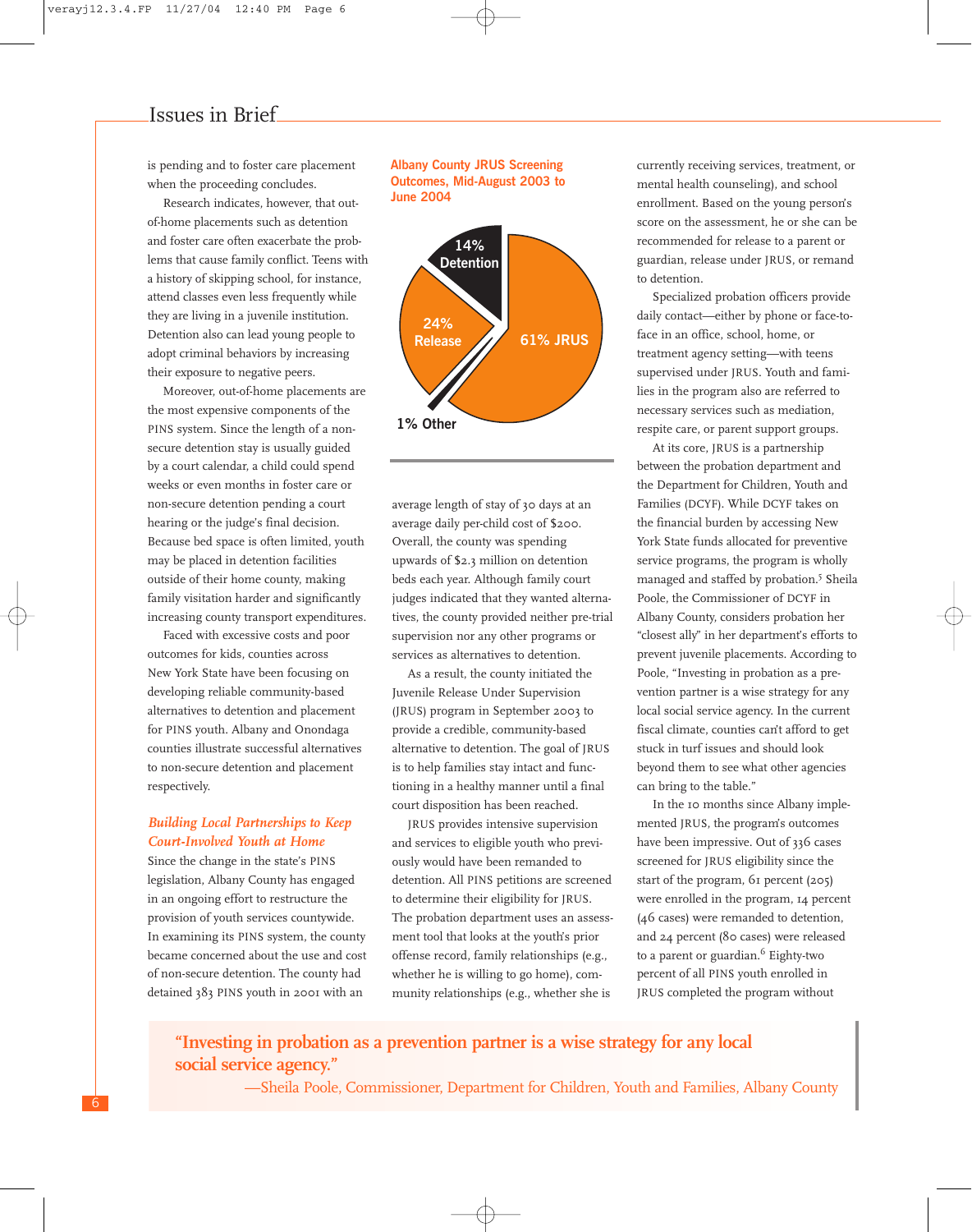7

# **"The utilization of an evidence-based practice jumped our outcomes way up. In many ways, I think it was our biggest success."**

— Mary C. Winter, Probation Commissioner, Onondaga County

being remanded to detention. Since the introduction of JRUS, county expenditures on non-secure detention have decreased by an estimated \$50,000 annually.

JRUS is not the only initiative Albany County has pursued in the wake of PINS 18. By investing in diversion programs such as mediation, streamlining and centralizing the intake process for youth services, and working across agencies to strengthen families in the community, Albany County has shaved approximately \$1.5 million from what was once a \$2.3 million annual detention budget.

### *Using Evidence-Based Programs to Reduce Reliance on Out-of-Home Placements*

While some counties were prompted to re-examine their status offender systems in response to the new PINS law, Onondaga County was forced to take action in the mid-1990s when severe budget constraints altered the local landscape. In 1995, Onondaga County, which includes the city of Syracuse, ran out of money to pay for placements, with actual costs running \$2 million over a \$6 million budget. Detention facilities were overcrowded, and the state Office of Children and Family Services had begun conducting surprise inspections. Despite such pressures, the county was adamant about not increasing the number of placement beds.

The County Executive asked the departments of probation and social services to reduce placement costs while preserving public safety and producing good—if not better—outcomes for youth and families by keeping youth in the community. According to Probation Commissioner Mary C. Winter, the county "had a vision to improve the lives of children catapulting to a disastrous

future" and set a goal of reducing placements by 50 percent in two years.

The county first established the Probation Rehabilitation Intensive Services and Management (PRISM) program. An innovative public/private partnership between the departments of probation and social services and the Salvation Army, PRISM requires the teamwork of three agencies, each with its own distinct mission, culture, and pay scale. Funded primarily with state money<sup>7</sup> and housed at the Salvation Army, PRISM provides each adolescent with a comprehensive treatment plan that includes such services as individual therapy, family counseling, drug or alcohol treatment, pro-social skills instruction, and aggression replacement therapy.

When the program began, youth were

assigned to a three-person team consisting of a social worker, a Salvation Army therapist, and a probation officer. The team provided a combination of individual therapy, family counseling, and probation supervision. Starting in 2002, however, local officials sought to incorporate an evidence-based program— Functional Family Therapy (FFT)—to offer an intensive level of services to more troubled families.8 PRISM staff received FFT training through a grant from the state department of mental health.

Today every PRISM case is staffed by a FFT therapist (either a Salvation Army employee or a probation officer) and a staff person dedicated to supervision (either a probation officer or caseworker). Though each case is staffed in this fashion, only about three-quarters require